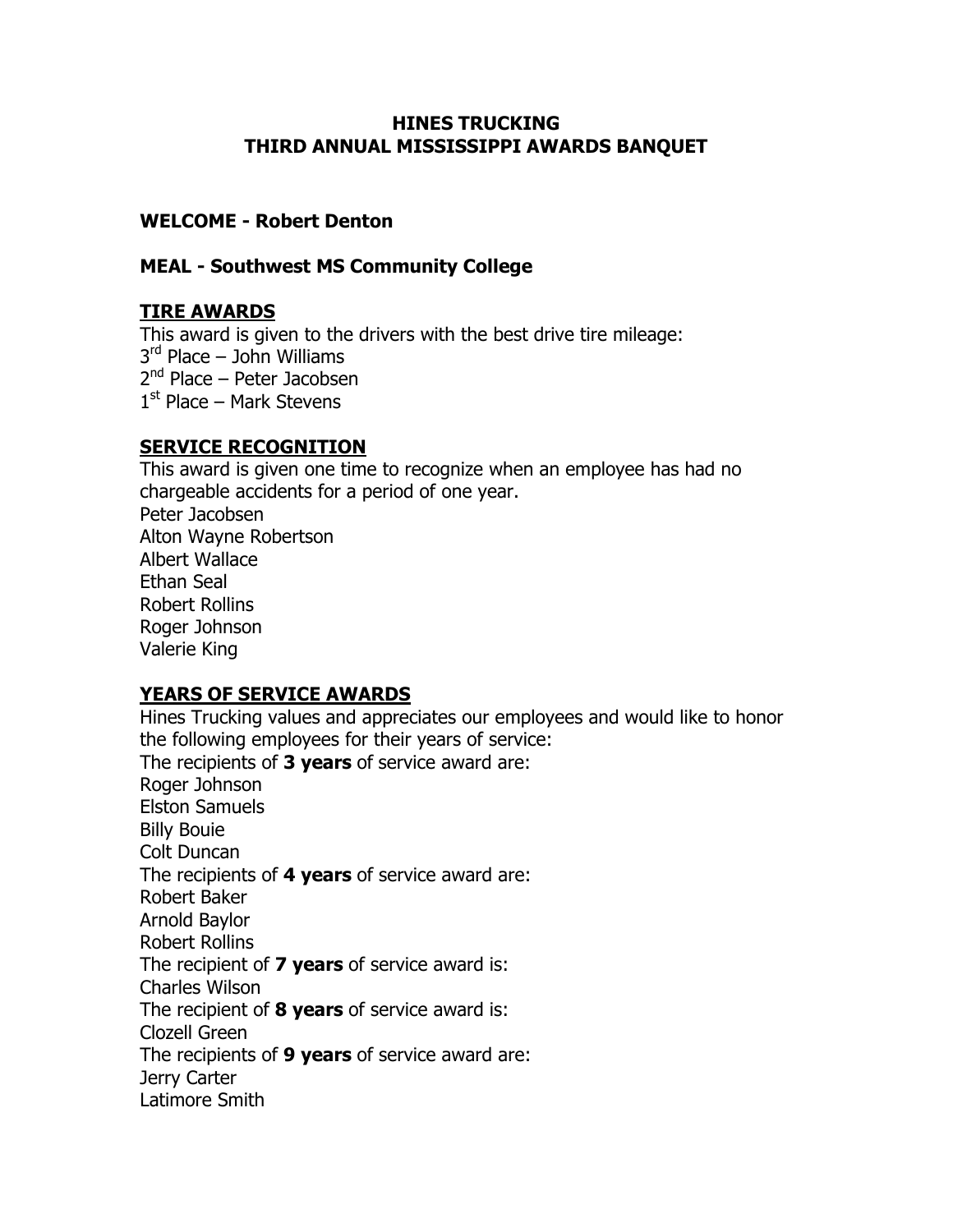Stephen Jones The recipient of  $10$  years of service award are: Laverna Howard

### TOP LOADS

This award is to recognize the top drivers for the most loads hauled in the year 2014.

- 3) Billy Bouie
- 2) Steven Waguespack
- 1) Mark Stevens

### MOST MILES

This award is given for the most miles driven in 2014.

- 3) John Williams
- 2) Peter Jacobsen
- 1) Mark Stevens

### BEST M.P.G.

These awards are based on top individual miles per gallon for 2014.

- 3) Jerry Carter
- 2) Arnold Baylor
- 1) Peter Jacobsen

# ACCIDENT FREE MILES

This certificate is given for every 250,000 miles of accident free driving.

| 250,000 miles |
|---------------|
| 250,000 miles |
| 250,000 miles |
| 250,000 miles |
| 250,000 miles |
|               |

#### Shop Employee of the Year:

This award recognizes the top shop employees for the year. All shop employees employed as of January 1, 2015 were rated on a point system from the following categories, Safety, Work Quality, Attitude, Paperwork, Assignments, Clean Work Area, and Attendance 2015 Shop Employee of the Year Alton Wayne Robertson

# Trainer of the Year:

This award honors the top trainers in the following categories: Number of Trainees Trained Throughout The Year and Number of Trainees Still with HTI At End of The Year  $1<sup>st</sup>$  Runner-Up Robert Richardson 2015 Trainer of the Year Stephen Jones